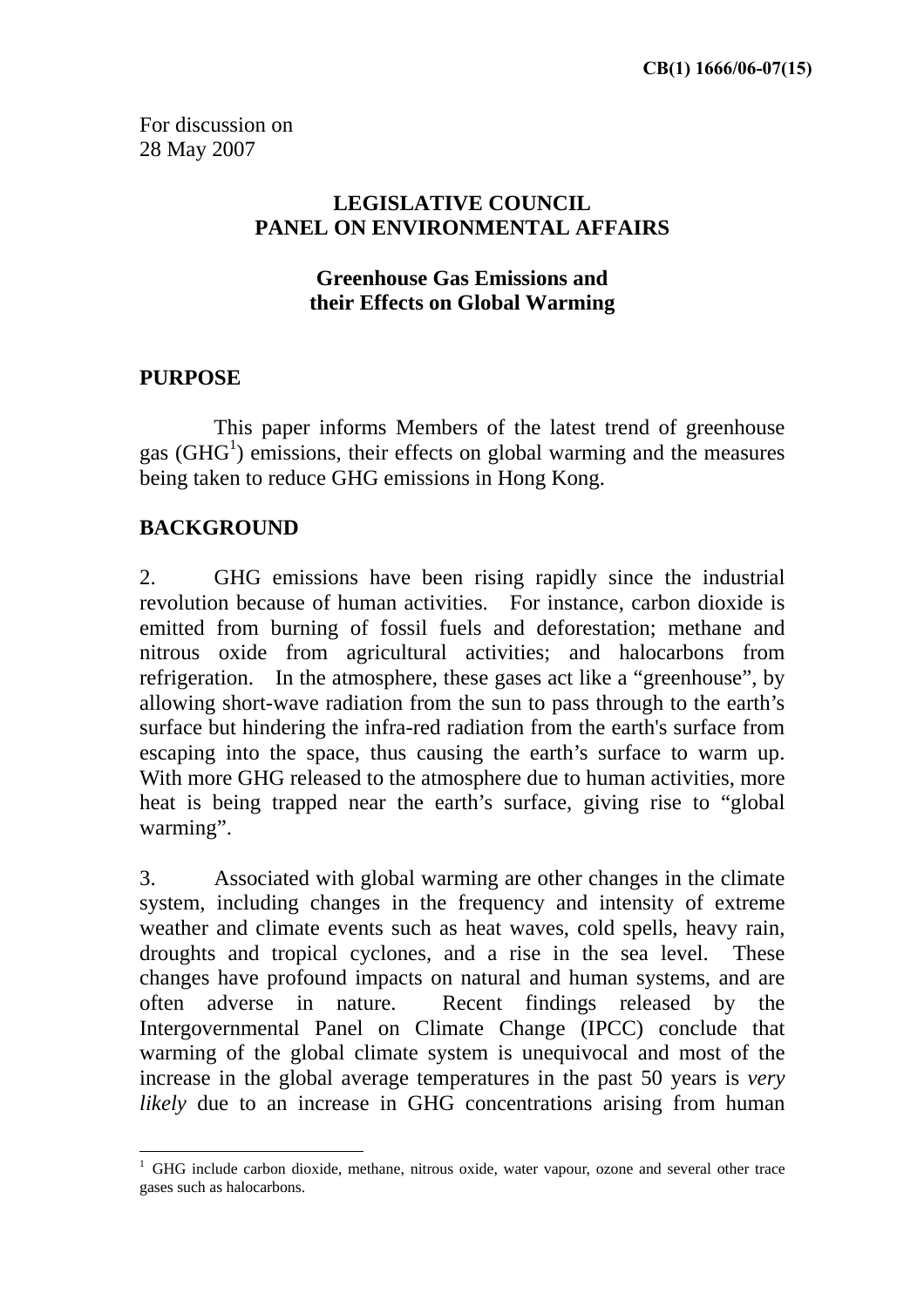activities.

 $\overline{a}$ 

4. Whilst global warming is primarily caused by long term accumulation of GHG emissions in the atmosphere, urban heat island effect is a different phenomenon. The latter stems from the retention of heat by concrete and tarmac, reduction in air ventilation due to concentration of tall buildings, and heat production by air-conditioning, vehicles, cooking, machines, etc. in dense urban cities. Findings of the IPCC suggest that urban heat island effects are real but local in nature, and they have negligible influence on the global climate.

### **GREENHOUSE GAS EMISSIONS IN HONG KONG**

5. Hong Kong is a small emitter of GHG. The volume of GHG emissions totalled about 44.8 million tonnes  $CO_2$ -equivalent  $(CO_2-e)^2$  in 2005, accounting for about 0.2% of the global GHG emissions. Approximately 85% of the total Global Warming Potential (GWP)-weighted GHG emissions in Hong Kong were  $CO<sub>2</sub>$ . The emissions per capita in Hong Kong, which were around 6.4 to 6.5 tonnes in recent years, are lower than those recorded in most of the developed economies such as the USA (about 24 tonnes), Canada (about 24 tonnes), Australia (about 27 tonnes), UK (about 11 tonnes), Japan (about 11 tonnes), European Union (about 9 tonnes) and Singapore (about 9 tonnes). Hong Kong's carbon intensity, as measured in terms of GHG emissions per unit of GDP, was 27.6 kg per \$HK 1,000 of GDP in 2005 and was one of the lowest amongst developed economies.

6. The historical trend of GHG emissions in Hong Kong from 1990 to 2005 are set out at **Annex A**. The total GHG emissions in 2005 exceeded the level in 1990 by 14%, largely due to economic growth and population increase in the period. In terms of per capita emissions, they dropped by 6% in 2005 as compared with the 1990 level and by 17% when compared with the historical high in 1993. Hong Kong's carbon intensity fell by 41% between 1990 and 2005.

7. The energy sector, mainly electricity generation, is the major source of GHG emissions, accounting for over 60% of the total local GHG emissions. The transport sector, contributing to about 16% of the total emissions, is the second largest emission source. Further details are shown at **Annex B**.

 $2^2$  CO<sub>2</sub>-equivalent: A metric measure used to compare the emissions from various greenhouse gases based upon their global warming potential (GWP). The CO<sub>2</sub>-equivalent for a gas is derived by multiplying the tonnes of the gas by the associated GWP.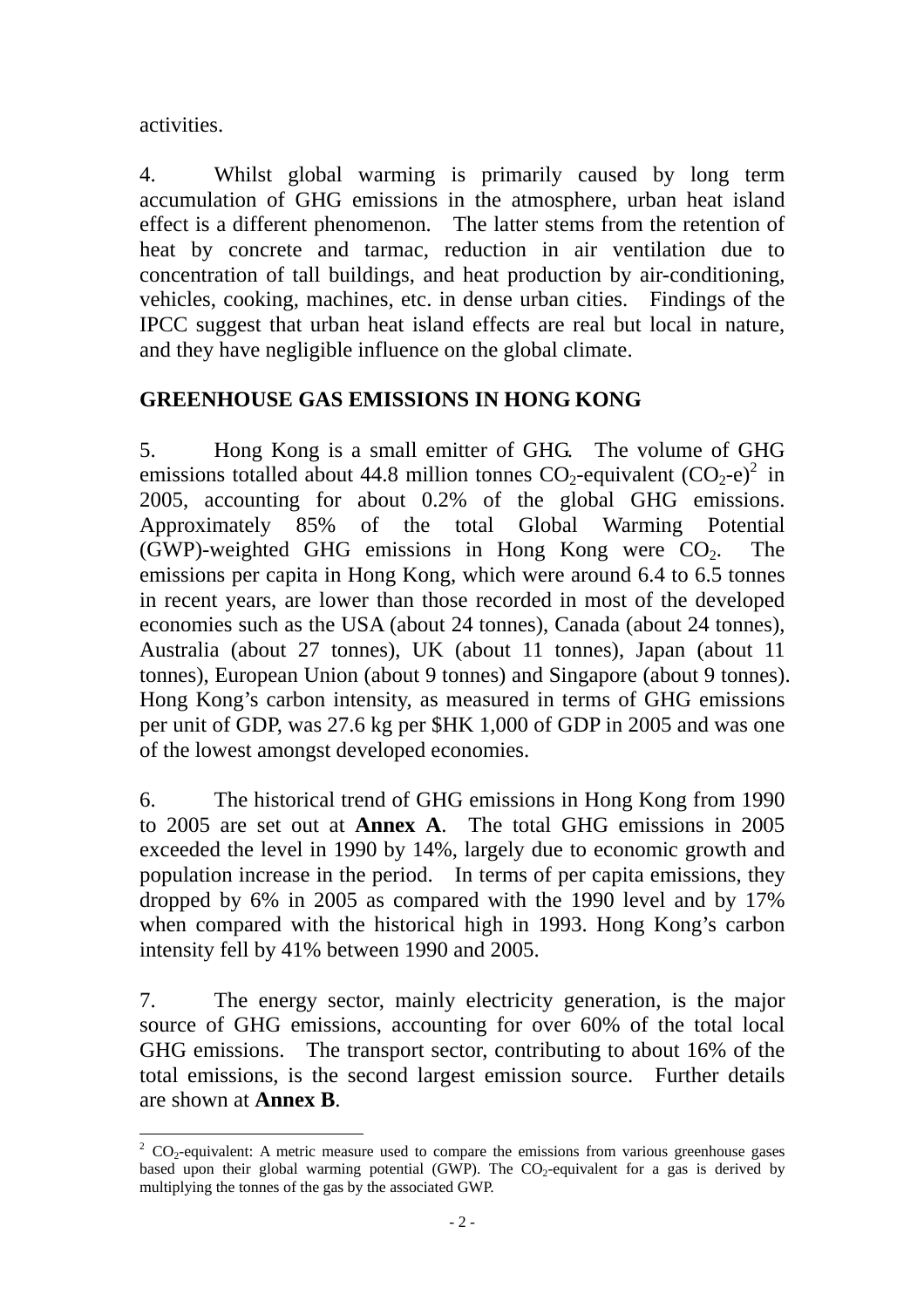### **CLIMATE CHANGE AND ITS EFFECTS**

8. At the global level, the findings recently released by IPCC's working group indicate that warming of the climate system is evident from observations of increases in global average air and ocean temperatures, widespread melting of snow and ice, and rising global mean sea level. Some notable conclusions include -

- (a) the amounts of carbon dioxide and methane now in the atmosphere far exceed the pre-industrial levels by 35% and 1.5 times respectively. Future greenhouse gas concentrations are difficult to predict as they would be affected by a host of factors such as economic growth, new technologies, government policies, etc;
- (b) the world's average surface temperature has increased by around 0.74°C over the past 100 years (1906-2005). Eleven of the last 12 years rank among the 12 warmest years since instrumented temperature measurement began around 1850;
- (c) a warming of about  $0.2^{\circ}$ C is projected for each of the next two decades. The best estimate is that global temperatures would increase by 1.8 to 4.0°C by the end of this century (compared to 1980-1999 levels);
- (d) as a result of thermal expansion of the oceans and melting of ice sheets and glaciers on land, global average sea level rose at an average rate of 1.8 mm per year between 1961 and 2003. It is projected to rise by 18 to 59 cm by the end of the century (compared to 1980-1999 levels);
- (e) widespread changes in extreme temperatures have been observed over the last 50 years. Cold days, cold nights and frost have become less frequent; while hot days, hot nights, and heat waves have become more frequent. It is very likely that the upward trend of having high temperatures and heat waves will continue in this century; and
- (f) the frequency of heavy precipitation events has increased over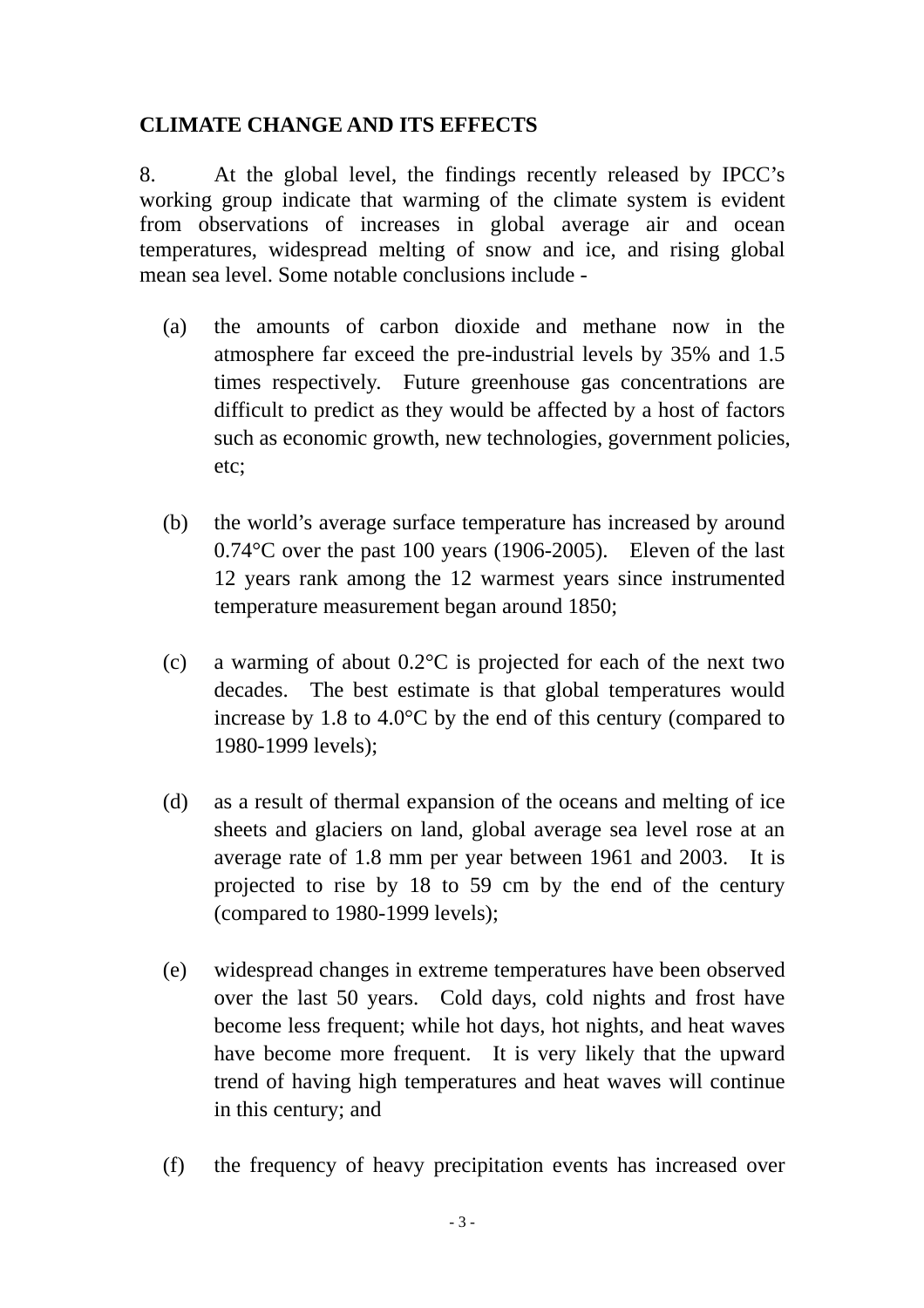most land areas. In this century, heavy precipitation events will become more frequent. Precipitation is likely to increase at high latitudes and decrease over most subtropical land regions.

9. At the local level, the Hong Kong Observatory (HKO) has carried out a series of studies on the climate change in Hong Kong. The key findings are set out below -

- (a) between 1885 and 2006, the temperature in urban Kowloon rose by 1.5°C, at an average rate of 0.12°C per decade. The rate of increase climbed up substantially in recent years, reaching 0.34°C per decade in 1989-2006. During the same period, the temperature at Ta Kwu Ling and Lau Fau Shan in the rural areas rose at a rate of 0.12°C and 0.28°C per decade respectively, which was close to the global average of  $0.2^{\circ}$ C per decade;
- (b) it is projected that by the last decade of this century, the annual mean temperature in Hong Kong would rise by 3.5°C above the 1961-1990 average of 23.0°C. This trend is consistent with the projected warming of 1.1°C to 6.4°C for the global average temperature from the recent IPCC findings;
- (c) between 1947 and 2006, the average number of very hot days (maximum temperature of 33°C or above) in a year averaged around 11. It is projected that by the last decade of this century, the number would surge to 24;
- (d) between 1947 and 2006, the number of hot nights (minimum temperature of 28°C or above) in a year increased from practically none to 19 days. It is projected that by the last decade of this century, the number would further increase to 30;
- (e) from 1947 to 2006, the number of cold days (minimum temperature of 12°C or less) in a year decreased from 30 to 13. It is projected that by the last decade of this century, the number would further drop to less than one. There is an 80% chance that there will be no cold day in any given winter by then; and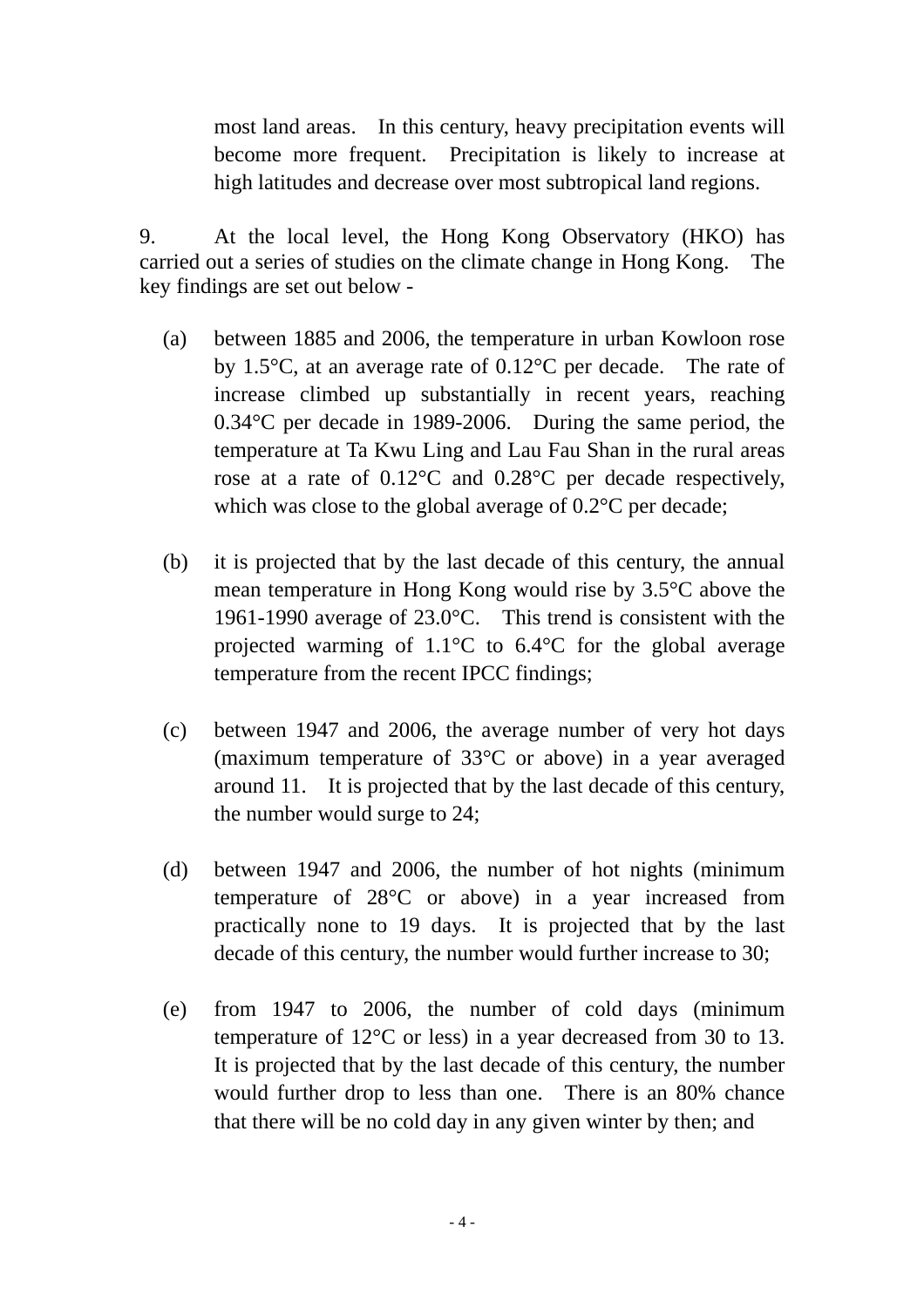(f) during the past 50 years, the mean sea level in Victoria Harbour in Hong Kong rose by 0.12 m at an average rate of 2.5 mm per year, which is similar to that of the South China Sea. In this century, the sea level rise in Hong Kong is likely to follow the projected global trend of 18-59 cm.

10. These climate trends will be reviewed this year taking into account the full international scientific findings from IPCC's Fourth Assessment Report. The temperature and rainfall projections for Hong Kong will be re-evaluated as new global climate model outputs become available.

## **RESPONSES TO CLIMATE CHANGE**

11. Since 1992, over 180 countries, including China, have signed the United Nations Framework Convention on Climate Change (UNFCCC) which calls for the widest possible cooperation by all countries to respond to the challenges posed by global climate change. In 1997, the Kyoto Protocol to the Convention was adopted under which industrialized economies (Annex I Parties) committed to limiting their individual GHG emissions during the period from 2008 to 2012. The combined GHG emissions of all Annex I Parties should be reduced by at least 5% below the 1990 levels. Based on the principle of common but differentiated responsibilities, parties not included in Annex I (Non-Annex I Parties) are not required to commit to any limits or reduction of GHG emission.

12. The UNFCCC and Kyoto Protocol were extended by the Central Peoples' Government to Hong Kong with effect on 5 May 2003. As with other Non-Annex I developing countries which have ratified the Kyoto Protocol, China (including Hong Kong), is not required to achieve any GHG emission limits. Instead, it is required to submit national communications in accordance with the specific requirements of the Protocol by around 2010. In order to assist CPG in fulfilling the obligations under the Protocol, the Administration will prepare a HKSAR submission to CPG covering the following -

- (a) emission inventories of greenhouse gases;
- (b) appropriate measures for Hong Kong to facilitate adequate adaptation to and mitigate climate change;
- (c) cooperation activities in promotion of development and application of environmentally sound technologies pertinent to climate change;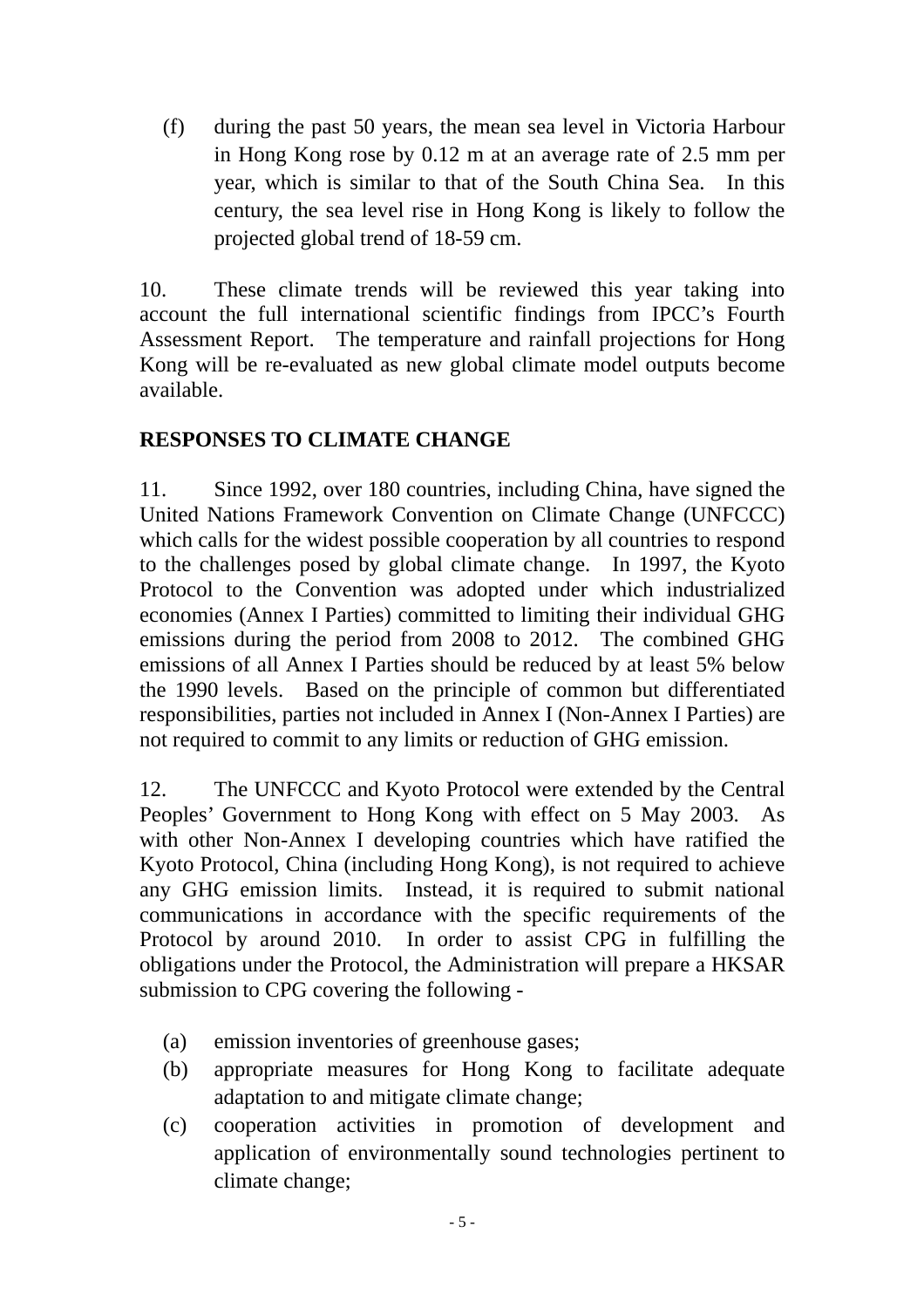- (d) cooperation activities in scientific research related to climate change;
- (e) activities in promoting public awareness and disseminating the relevant messages.

### **GREENHOUSE GAS REDUCTION MEASURES**

13. Although Hong Kong is a small emitter of GHG and is not obliged under the Kyoto Protocol to limit its GHG emissions, we have been actively pursuing a string of measures since the 1990s with a view to reducing GHG emissions as far as practicable in support of the international efforts in this area.

#### **Electricity Generation**

14. Gas-fired power generation units emit  $50\%$  less  $CO<sub>2</sub>$  than coal-fired units. It is the Government policy that all new generating units should be powered by natural gas with effect from 1997. To reduce emission of air pollutants, power companies have also been encouraged to take various measures, among other things, to maximize the use of natural gas for power generation.

#### **Demand Side Management**

15. In the 2005/06 Policy Address, the Chief Executive called on the power companies to implement demand side management to promote energy efficiency and conservation. The Administration has proposed in the Stage II Consultation Paper on the Future Development of the Electricity Market in Hong Kong that financial incentives be provided to the power companies under the post-2008 regulatory regime to further improve their performance in energy efficiency and conservation.

#### **Energy Efficiency and Conservation**

16. The Administration has pledged to reduce its power consumption by 6% between 2002/03 to 2006/07 (i.e. 1.5% per year). We are on track to achieve the target. Between 2002/03 and 2005/06, Government already cut its electricity consumption by 5.6%, which is equivalent to an electricity saving of 120 GWh and a reduction of  $CO<sub>2</sub>$  emissions of 84,000 tonnes annually. The Administration further pledged in the 2005/06 Policy Address that all Government office buildings should achieve a 1.5% reduction in electricity consumption starting from January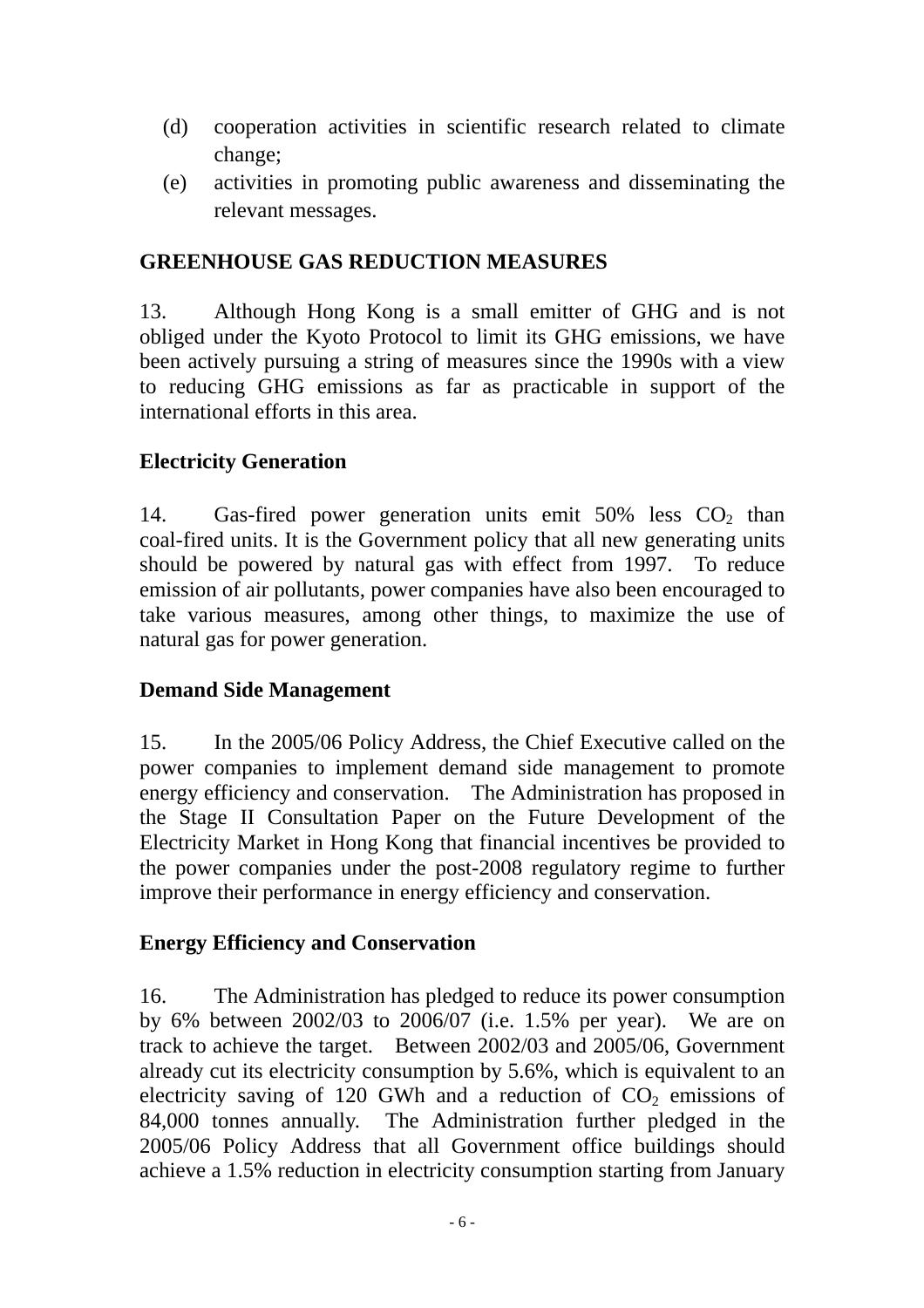2006. Preliminary data show that the electricity consumption of major Government office buildings was reduced by 2.9% in 2006.

17. The Administration endorsed the Clean Air Charter initiative led by the business community to demonstrate our commitment to improve air quality. It also issued an internal circular in January 2007 to provide guidance to bureaux and departments in adopting energy efficient measures in their operations to fulfill the commitments under the Charter. Departments are required to report progress of their initiatives in their annual environmental reports.

18. Air-conditioning is the most important source of electricity consumption, accounting for approximately 30% of the overall consumption in Hong Kong. The Administration has taken the lead to drive down the amount of electricity consumption from air-conditioning by setting the room temperature of air-conditioned Government premises at 25.5ºC in summer months since 2004. The Administration has also been actively promoting the initiative of setting room temperature of air-conditioned premises at 25.5ºC to the private sector and the community at large.

19. The Administration also promotes the switching of air-cooled air-conditioning systems to water-cooled systems which are more energy efficient. A Code of Practice for Water-cooled Air Conditioning System was published in July 2006 covering guidelines for cooling tower design, installation, testing, commissioning, operation and maintenance.

# **Building Energy Efficiency**

20. The Electrical and Mechanical Services Department (EMSD) has launched an Energy Efficiency Registration Scheme for Buildings since 1998 to promote the application of the Building Energy Codes covering lighting, air conditioning, electrical, lift and escalator installations.

21. A technical circular was issued in November 2005 to require all works departments to apply energy efficient features in new Government buildings and retrofit projects where feasible. All new Government buildings and retrofit projects are also required to fully comply with the Building Energy Codes. Energy audits and re-audits were also conducted in over 200 major Government venues. Energy saving projects have been implemented to reduce the electricity consumption in these buildings.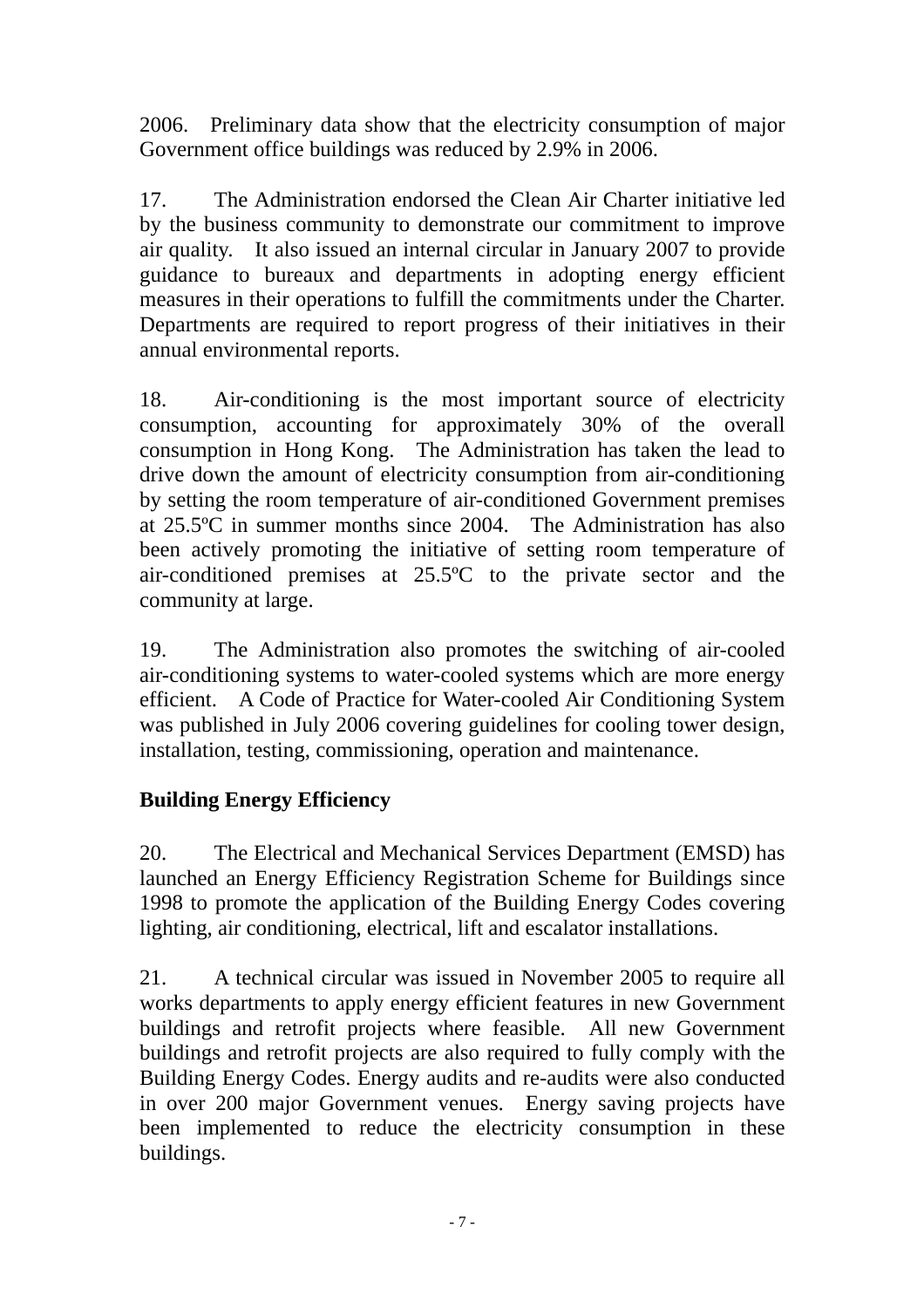22. Planting on the rooftop could help attenuate urban heat island effect in the dense urban areas and might contribute to reducing electricity consumption for air-conditioning. In the 2006/07 Policy Address, the Administration pledges to adopt the concept of green roofing whenever practicable in the design of new Government buildings. Since 2001, about 50 Government buildings have incorporated rooftop planting or flat roof landscaping while another 30 projects are under planning or construction. The Architectural Services Department has recently completed a study on Green Roof Application in Hong Kong.

## **Energy Efficiency Labelling Scheme**

23. The EMSD has been operating a voluntary Energy Efficiency Labelling Scheme (EELS) for household and office appliances and equipment as well as for vehicles since 1995. The energy efficiency and performance information of over 3,000 product models covering 18 product types registered under the voluntary EELS is available on the EMSD's website for public consumption.

24. To further encourage the use of energy efficient products, the Energy Efficiency (Labelling of Products) Bill, which provides for a mandatory EELS, was introduced to the Legislative Council for first reading and commencement of second reading debate on 18 April 2007. The initial phase of the mandatory EELS covers room air-conditioners, refrigerators and compact fluorescent lamps.

# **Renewable Energy**

25. The Administration is committed to a wider application of renewable energy (RE) in Hong Kong. After considering the social, economic and environmental conditions in Hong Kong, and having regard to the outcome of the public engagement process undertaken by the Council for Sustainable Development, the Administration promulgated the First Sustainable Development Strategy for Hong Kong in May 2005. The Strategy sets a target of having 1-2% of Hong Kong's total electricity supply met by RE by 2012.

26. The two power companies have launched pilot projects to develop commercial-scale wind turbines. Hongkong Electric Company's first wind turbine commenced operation in February 2006 on Lamma Island. The China Light and Power's Environmental Impact Assessment (EIA) report suggests that the indicative date for the operation of its wind turbine at Hei Ling Chau is in 2008. The two power companies are also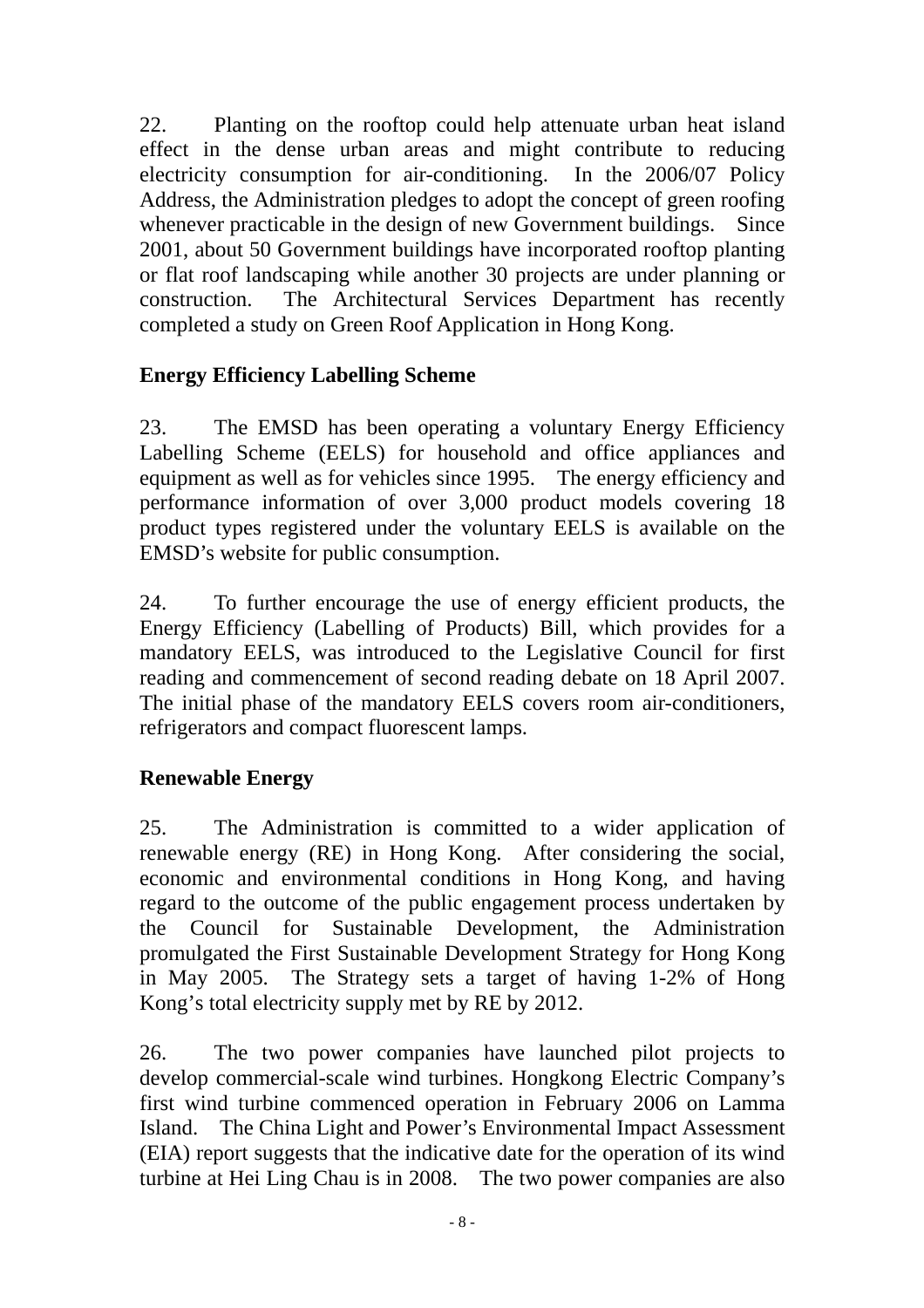conducting studies on building off-shore commercial wind farms in Hong Kong waters.

27. To further promote the use of RE, the Administration has proposed in the Stage II Consultation Paper on the Future Development of the Electricity Market in Hong Kong to provide additional incentives to power companies to develop RE, including a higher rate of return for RE infrastructure.

28. The Administration will continue with its on-going efforts to promote the use of RE in public works projects. A technical circular was issued in 2005 requiring works departments to incorporate RE technologies in all works projects as far as practicable. So far, 39 RE projects have been implemented in various Government premises, with another 8 projects under planning. The Housing Department has recently launched a pilot project to install photovoltaic panels in one of its public housing projects.

# **Land Transport**

29. The extensive and energy-efficient public transport system in Hong Kong has been instrumental in helping to control our GHG emissions at a low level as compared with other developed economies. Some 90% of the 11 million commuter trips each day are made on the public transport system. The Administration will continue to extend the coverage of the public transport system, particularly the railway network, so that more commuter trips could be done on the system.

30. On promoting the use of cleaner vehicles, we launched the "Tax Incentives Scheme for Environment-friendly Petrol Private Cars" in April 2007. Private cars meeting the energy efficiency and exhaust emission criteria can have the First Registration Tax reduced by 30%, subject to a cap of HK\$50,000 per car.

31. The liquefied petroleum gas (LPG) vehicle programme for taxis and light buses can also reduce GHG emissions. Presently, almost 100% and some 56% of the taxi and public light bus fleets are using LPG.

# **Landfill Gas Utilization**

32. All three operating landfills are utilizing landfill gas to produce energy for on-site consumption. Around 47% is utilized for use by on-site facilities and the remaining 53% is flared for safety reasons and to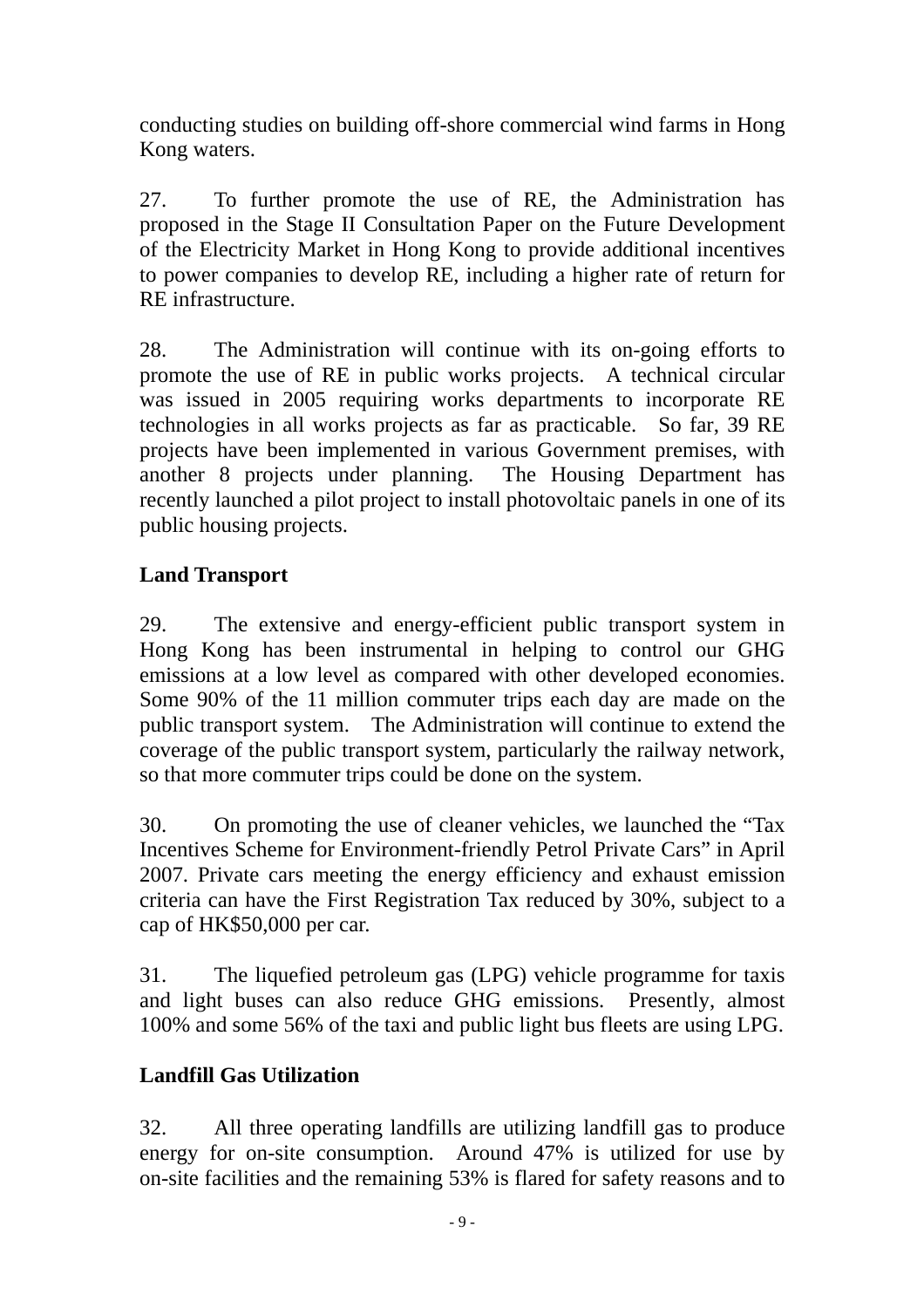prevent its emission to the atmosphere. As for the closed landfills, about 61% is utilized as energy for on-site use while the remaining is mostly flared. Landfill gas extracted from the closed Shuen Wan Landfill is used as fuel at the Towngas Production Plant in Tai Po. We will continue to maximize the treatment and utilization of landfill gas from the three existing and 13 closed landfills as fuel substitutes.

## **Plantation Programme**

33. Apart from controlling GHG emissions, the Administration has been embarking upon a major tree planting programme to enhance the capacity of  $CO<sub>2</sub>$  absorption. In the past five years, over 11 million trees were planted in Hong Kong. Another 1.2 million trees will be planted in 2007.

### **Public Awareness and Education**

34. Raising public awareness and public education with a view to promoting lifestyle and behavioural changes at all levels are another key to reducing GHG emissions.

35. Our efforts in this area include the development of various energy efficiency guidelines to promote energy conservation in commercial properties; launching the Energy Efficiency Registration Scheme for Buildings to promote voluntary compliance of Building Energy Codes; organizing Energy Efficiency Awards to promote sustainable energy use and recognize good energy saving practices; carrying out public awareness programmes for promoting energy efficiency and renewable energy; providing information to the public through technical talks, web-based education kits, school talks, information leaflets and energy end-use databases; and mobilizing the community to take action at personal level to adopt energy saving measures under the "Action Blue Sky" campaign.

# **FUTURE EFFORTS ON CLIMATE CHANGE**

36. Just as it is important to continue to build on what we have been doing to take on the challenge of climate change, it is equally crucial for us to have a better grasp of the likely impact of climate change on our city and identify further adaptation and mitigation measures. Taking account of the recent release of the findings of major studies on climate change, particularly those published by the IPCC, the Administration will commission a new round of study to tap into the findings of all these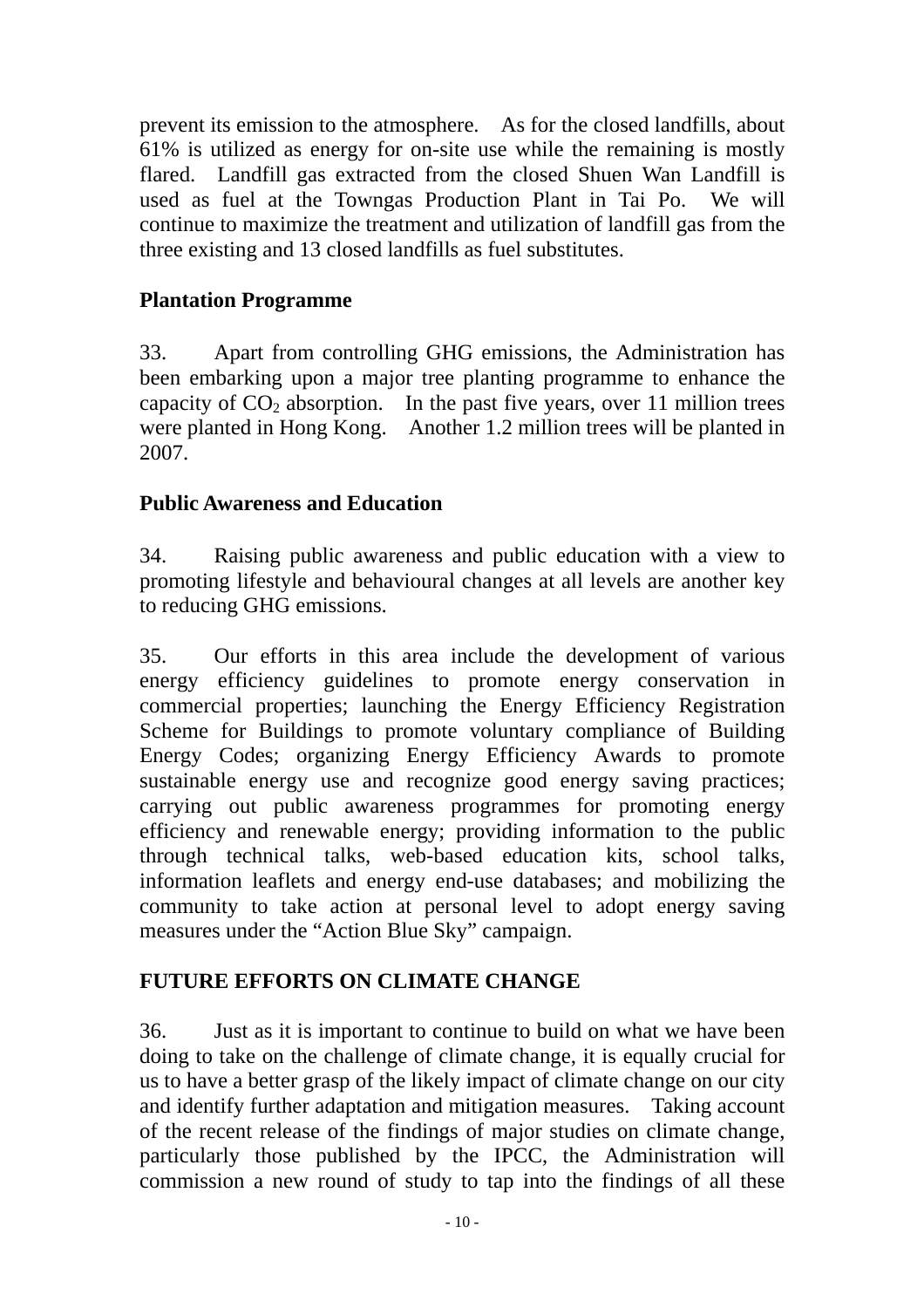international studies and assess the impacts of climate change on Hong Kong. It will provide us with a solid scientific basis to develop further our adaptation and mitigation measures as well as for the preparation of the HKSAR submission to CPG for meeting the national communications obligations under the Kyoto Protocol.

37. Members are invited to note the information set out in this paper.

**Environmental Protection Department May 2007**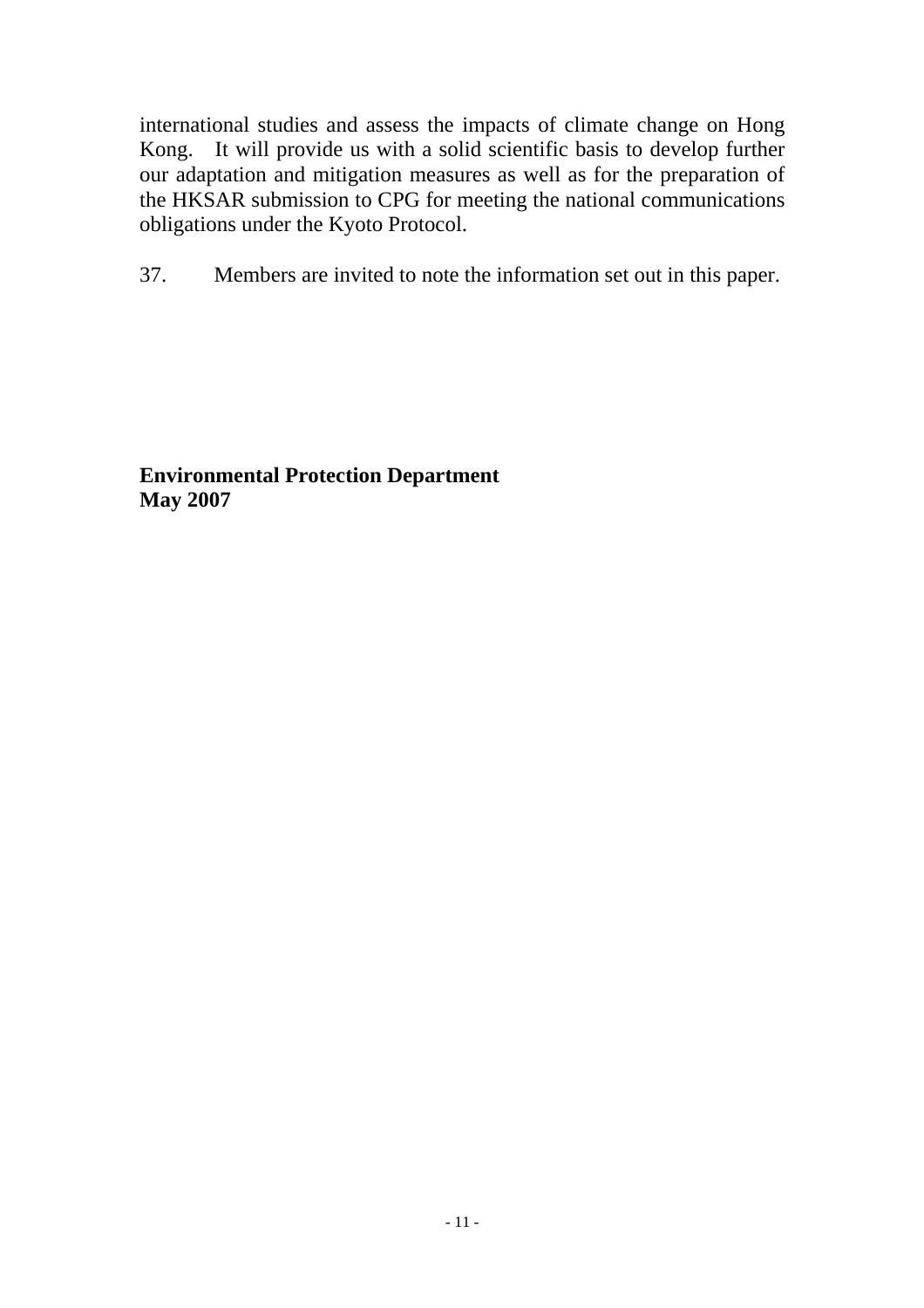# **Annex A**

|      | (in kilotonnes $CO_2$ -e) |                 |        |                                                |                   |                                                        | Emission                                                                                          |
|------|---------------------------|-----------------|--------|------------------------------------------------|-------------------|--------------------------------------------------------|---------------------------------------------------------------------------------------------------|
| Year | CO <sub>2</sub>           | CH <sub>4</sub> | $N_2O$ | HFC <sub>s</sub> ,<br>PFCs,<br>SF <sub>6</sub> | Total<br>Emission | Per<br>capita<br>emission<br>(in<br>tonnes<br>$CO2-e)$ | Intensity<br>(in kg)<br>$CO2$ -e per<br><b>HK\$1000</b><br>GDP at<br>constant<br>market<br>price) |
| 1990 | 34,200                    | 4,390           | 567    |                                                | 39,200            | 6.9                                                    | 46.4                                                                                              |
| 1991 | 37,700                    | 4,600           | 583    |                                                | 42,800            | 7.4                                                    | 47.9                                                                                              |
| 1992 | 41,700                    | 4,840           | 614    |                                                | 47,200            | 8.1                                                    | 49.6                                                                                              |
| 1993 | 42,100                    | 5,100           | 600    |                                                | 47,800            | 8.1                                                    | 47.3                                                                                              |
| 1994 | 34,700                    | 5,330           | 567    |                                                | 40,600            | 6.7                                                    | 38.0                                                                                              |
| 1995 | 35,400                    | 5,460           | 613    | 204                                            | 41,700            | 6.8                                                    | 37.6                                                                                              |
| 1996 | 34,100                    | 5,550           | 608    | 250                                            | 40,500            | 6.3                                                    | 35.0                                                                                              |
| 1997 | 32,500                    | 5,440           | 582    | 296                                            | 38,800            | 6.0                                                    | 31.9                                                                                              |
| 1998 | 34,200                    | 5,330           | 589    | 301                                            | 40,500            | 6.2                                                    | 35.2                                                                                              |
| 1999 | 32,500                    | 5,140           | 602    | 344                                            | 38,600            | 5.8                                                    | 32.3                                                                                              |
| 2000 | 33,900                    | 4,550           | 637    | 411                                            | 39,500            | 5.9                                                    | 30.0                                                                                              |
| 2001 | 33,900                    | 4,600           | 622    | 432                                            | 39,500            | 5.9                                                    | 29.9                                                                                              |
| 2002 | 35,300                    | 4,760           | 627    | 502                                            | 41,200            | 6.1                                                    | 30.6                                                                                              |
| 2003 | 37,700                    | 4,930           | 655    | 531                                            | 43,800            | 6.4                                                    | 31.5                                                                                              |
| 2004 | 37,800                    | 4,950           | 640    | 631                                            | 44,000            | 6.4                                                    | 29.1                                                                                              |
| 2005 | 38,100                    | 5,280           | 641    | 852                                            | 44,800            | 6.5                                                    | 27.6                                                                                              |

# **Hong Kong Greenhouse Gas Emission Inventory – 1990 to 2005**